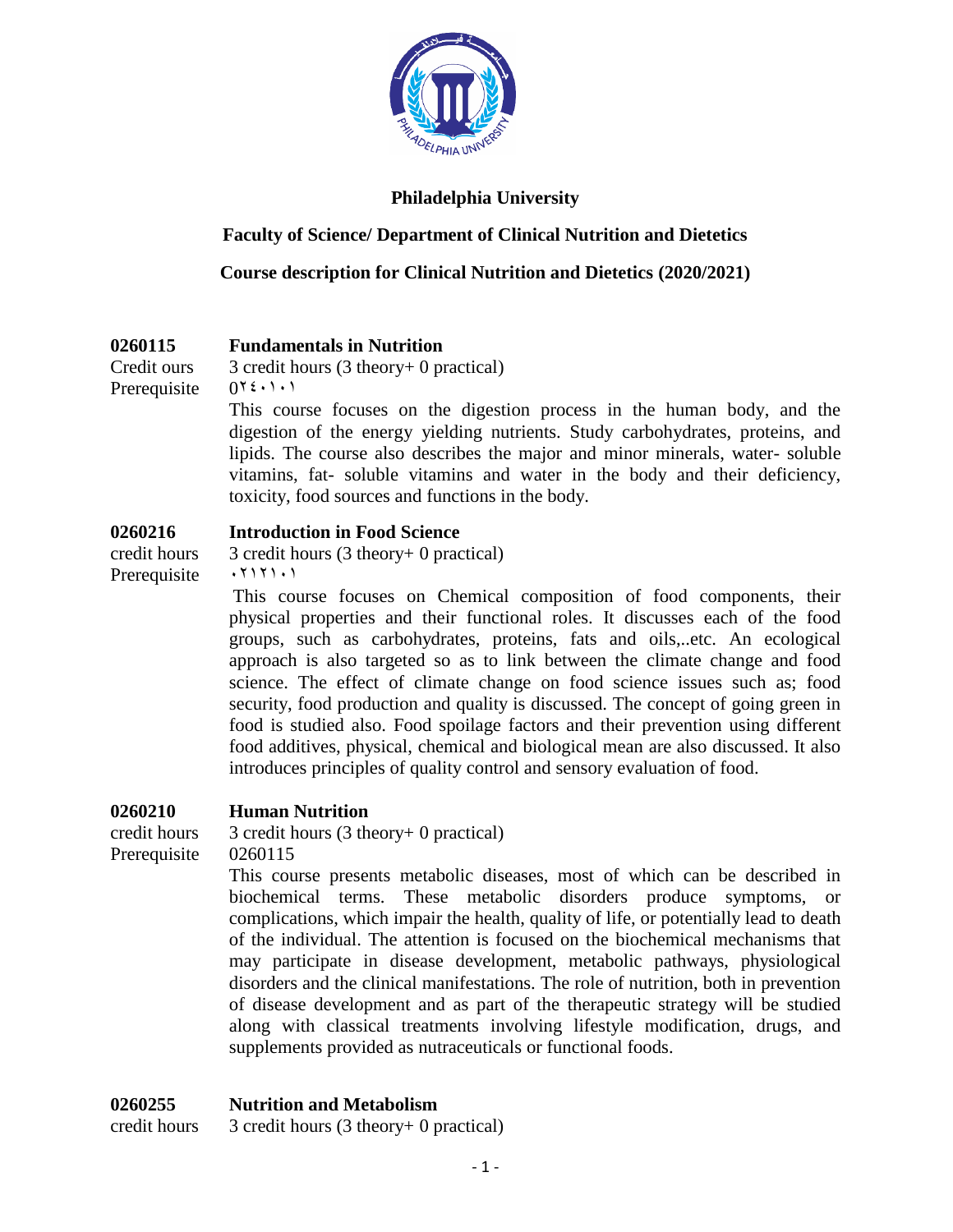#### Prerequisite 0240343

Applications of human nutrition concepts emphasizing the integration of the effect of nutrient and nutritional status of metabolic and physiological function at cellular, tissue, organ and whole body level in humans as related to health and disease; regulation of metabolic homeostasis; health claims and their nutritional implications; dietary standards and their methods of determination under different physiological conditions; drug- nutrient interactions and nutrition and physical fitness

#### **0260236 Food Preparation Theory**

credit hours 2 credit hours (2 theory+ 0 practical) Prerequisite 0260116

Cookery processes and their properties; structure, composition and nutritive value of foods; the changes that take place during preparation especially those in the nutritive value and the quality of the product

#### **0260237 Food Preparation Practical**

credit hours  $1$  credit hour (0 theory + 3 practical) Prerequisite 026023 6corequisites

> Practical application in cookery processes and their properties; structure, composition and nutritive value of foods; the changes that take place during preparation especially those in the nutritive value and the quality of the product

### **0260250 Nutrition Through the Life Cycle**

credit hours 3 credit hours (3 theory+ 0 practical) Prerequisite 0260210

> The course explains the health habits and lifestyle practices that must be followed in preconception, pregnancy and lactation period. The course focuses on the nutritional rules and habits that must be met in infants, toddlers, preschoolers and adults covering the good nutritional habits and practices in the different age groups.

#### **0260256 Medical Nutrition Therapy (1) Theory** 2 credit hours (2 theory+ 0 practical)

Credit Hours Prerequisite 0260210

> This course focuses on the main nutritional disorders related to deficiency in major macronutrients and micronutrients. Weight management, obesity and overweight and their consequences on health, e.g. diabetes mellitus and metabolic syndrome. The course also describes the nutritional consequences of severe micronutrients deprivation and their relation to different diseases e.g. osteoporosis and hypothyroidism.

### **0260257 Medical Nutrition Therapy (1) Practical**

credit hours  $1$  credit hour (0 theory + 3 practical)

Prerequisite 0260256corequisites

This course enables the students to provide therapeutic diets related to macro and micro nutrients deficiencies and to deal with different cases using the scientific systematic methods of nutritional prevention and diagnosis.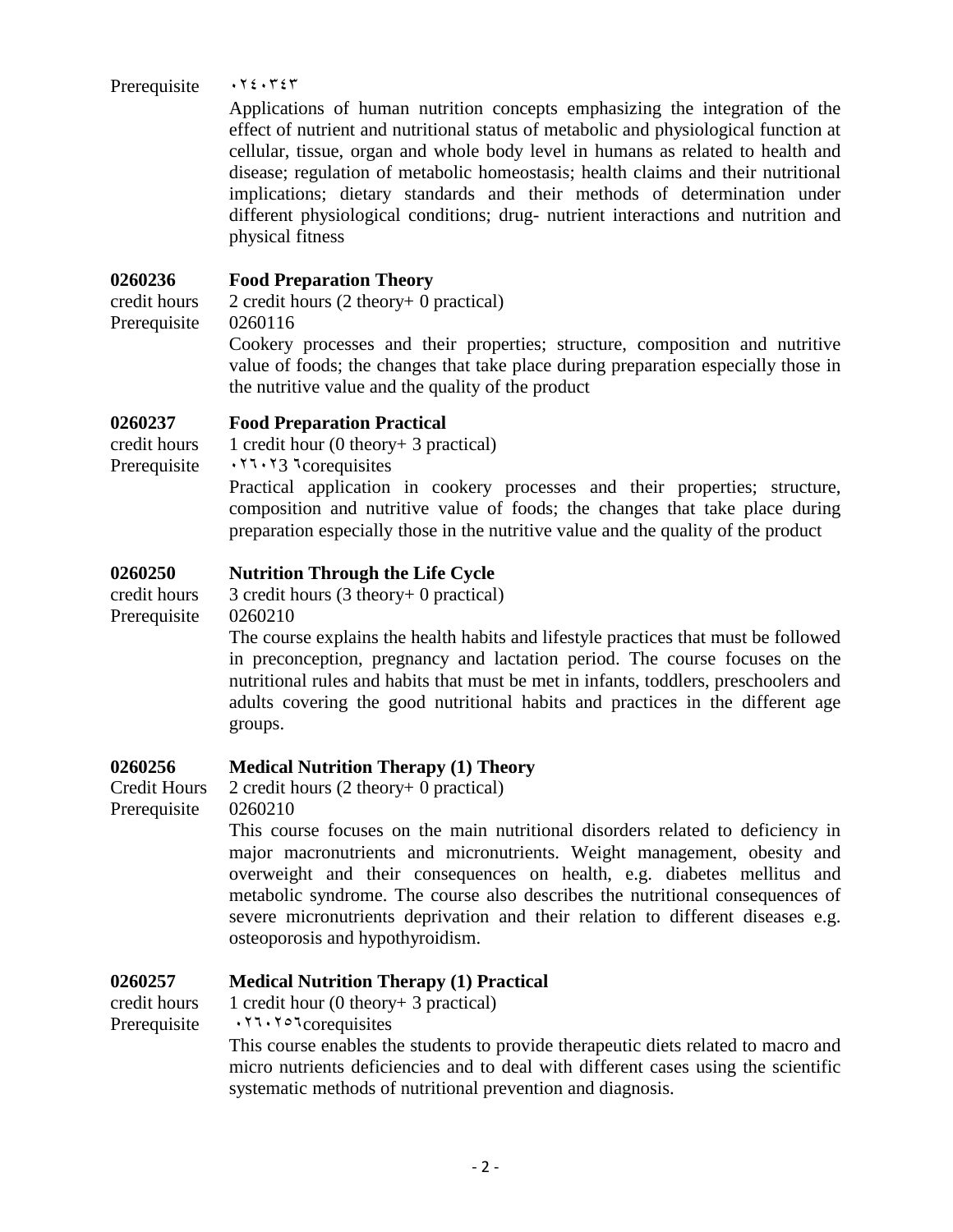# **0260320 Food Microbiology Theory**

credit hours 2 credit hours (2 theory+ 0 practical) Prerequisite  $0^{\gamma} \xi \cdot \zeta$ 

> Role and significance of microorganisms in quality and safety of foods. Factors affecting life and death of microorganisms in foods. Microbiology of some selected foods is covered with emphasis on safety and quality. Food in relation to disease. Role of microorganisms in food processing. The course provides students with basic knowledge and skills of work in food microbiology practical laboratory.

### **0260321 Food Microbiology Practical**

Prerequisite 0260320

credit hours 1 credit hour (0 theory+ 3 practical)

Role and significance of microorganisms in quality and safety of foods. Factors affecting life and death of microorganisms in foods. Food in relation to disease; public health and sanitation. These practical laboratory exercises are designed to complement the material discussed in the lecture and are aimed at providing a hands on opportunity for the student to practice and observe the principles of food microbiology. Students will familiarize themselves with the techniques used to research, regulate, prevent and control the microorganisms found in food. The course provides students with basic knowledge and skills of work in authorized food microbiology practical laboratory.

#### **0260327 Food Additives**

| Credit hours | 2 credit hours $(2$ theory+ 0 practical)                                    |
|--------------|-----------------------------------------------------------------------------|
| Prerequisite | 0260420                                                                     |
|              | This course deals with the advantages and disadvantages of food additives,  |
|              | their uses in food industries, safety evaluation and regulatory aspects. It |
|              | also deals with the different classes of food additives with respect to     |
|              | chemical and physical nature as well as mode of action.                     |

#### **0260333 Food Service Institution Managements**

Credit hours Prerequisite 2 credit hours (2 theory+ 0 practical) 0260236

> This course deals with basic principles of institutional food service systems. It discusses methods of food and equipment purchasing, menu planning, quality assurance, and management of a feeding establishment. Other major topics are financial planning of staff food services and the application of food quality systems to institutions. It also describes agri-food systems and impact of climate change on food systems.

### **0260355 Medical Nutrition Therapy (2) Theory**

| credit hours | 2 credit hours $(2$ theory+ 0 practical)                                            |
|--------------|-------------------------------------------------------------------------------------|
| Prerequisite | .77.707                                                                             |
|              | This course focuses on the application of dietetics in the treatment of some        |
|              | diseases, including cardiovascular diseases, respiratory, hepatobiliary, pancreatic |
|              | and kidney diseases; also conditions as surgeries and severe illnesses such as      |
|              | cancer and AIDS; and the benefits of tube feeding and total paternal nutrition.     |
|              | This course is a continuation of Therapeutic Nutrition (1) and the student.         |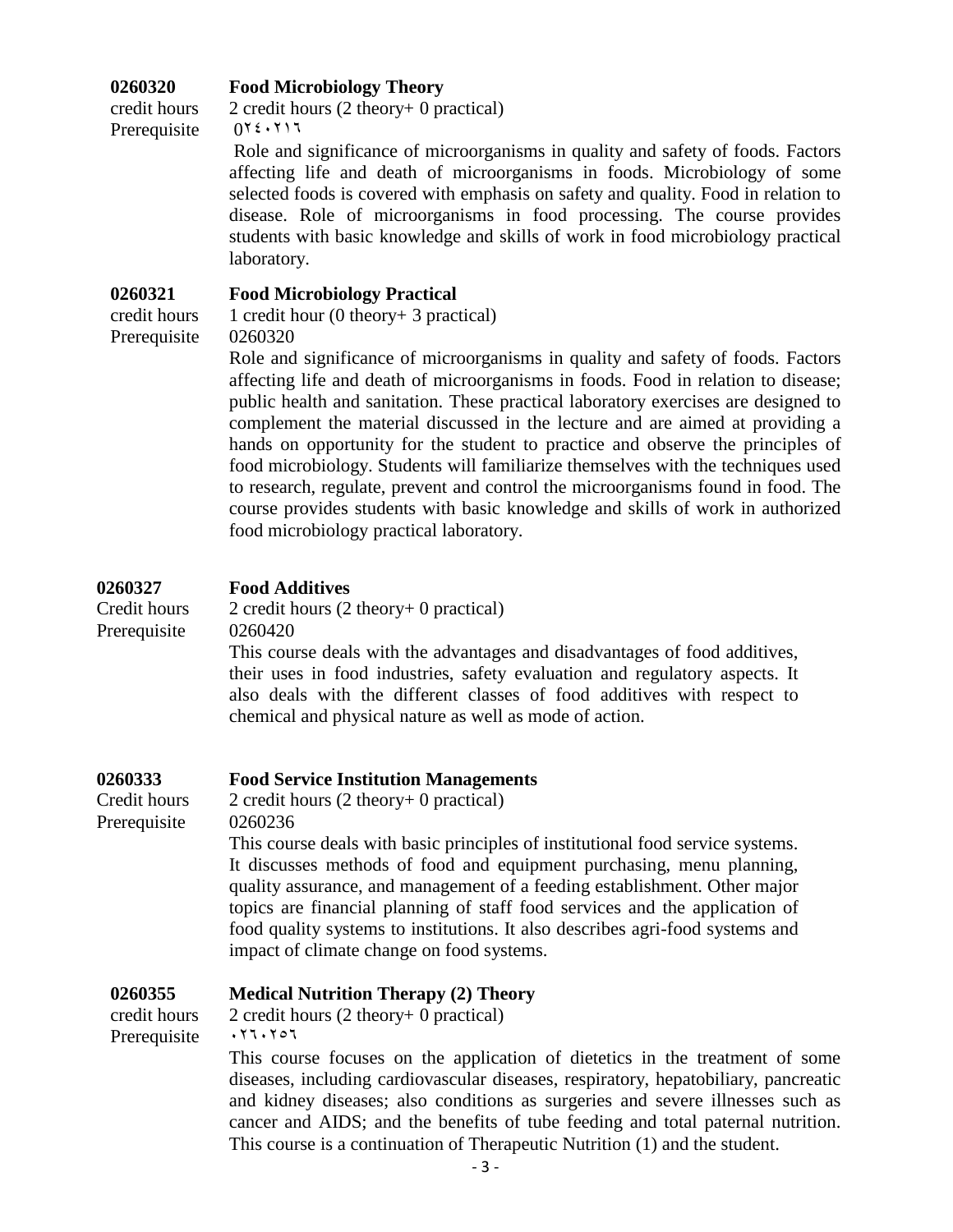#### **0260356 Medical Nutrition Therapy (2) Practical**

credit hours  $1$  credit hour (0 theory + 3 practical)

Prerequisite 0260355 corequisites

The practical part of Therapeutic Nutrition 2 includes selected case studies and dietetic applications. Recognize etiologies, diagnosis tools, signs and symptoms, and pathophysiologic correlations of some diseases which require rehabilitation including selected surgeries and severe illnesses resulting from burns and accidents. It focuses on diets planning for cardiovascular, Hepatobiliary, pancreatic, renal and obstructive pulmonary diseases. Understand the role of nutrition and the appropriate diets for hyper-catabolic diseases particularly cancer and AIDS. Be able to prepare tube feeding formulas and understand situations in which they are used. Also to plan and assess diets for the above mentioned diseases in each practical part.

#### **0260360 Nutritional Status Assessment Theory**

credit hours 2 credit hours (2 theory+ 0 practical) Prerequisite  $\cdot$  260210

Studying the nutritional status and how to accurately assess it, knowing the relationship between diet and health, focus on the nutritional assessments methods for health and patients, the importance of the nutritional assessment, studying the systems of computerized dietary analysis, the dietary analysis on the Internet, and the nutritional assessment in disease prevention. Studying also the different techniques used in measuring diet and methods for assessment the hospitalized patients.

### **0260361 Nutritional Status Assessment Practical**

# credit hours  $1$  credit hour (0 theory + 3 practical)

Prerequisite 0260360 corequisites

Includes different assessment activities such as anthropometric tests (estimating stature and body weight, different skinfold measurements using calipers), and biochemical tests (studying different profiles such as chemistry, complete blood count and coronary risk profile) as indicators of the nutritional status. It also includes exercises in the use of growth charts for ideal status of children and grownups of both sexes, and food composition tables for the assessment of nutritional status and the relation of good health status to balanced nutrition. Different assessment activities such as 24-hour recall and questionnaires (diet history and food frequency questionnaires) are focused on.

### **0260365 Diet Planning Theory**

credit hours 2 credit hours (2 theory+ 0 practical)

Prerequisite 0260210

Application of basic human nutritional principles in the selection of normal therapeutic diets, emphasizing the elements of nutritional care process, concepts of dietary guides, criteria of the healthful diet, interviewing and counseling techniques and role of the dietitian, common hospital therapeutic diets and major disease requiring diet therapy.

a- Review of basic definitions and food guides and recommendations.

b- Study the food habits and different cultural patterns.

c- Review the regular diets in hospitals and study the balanced and healthy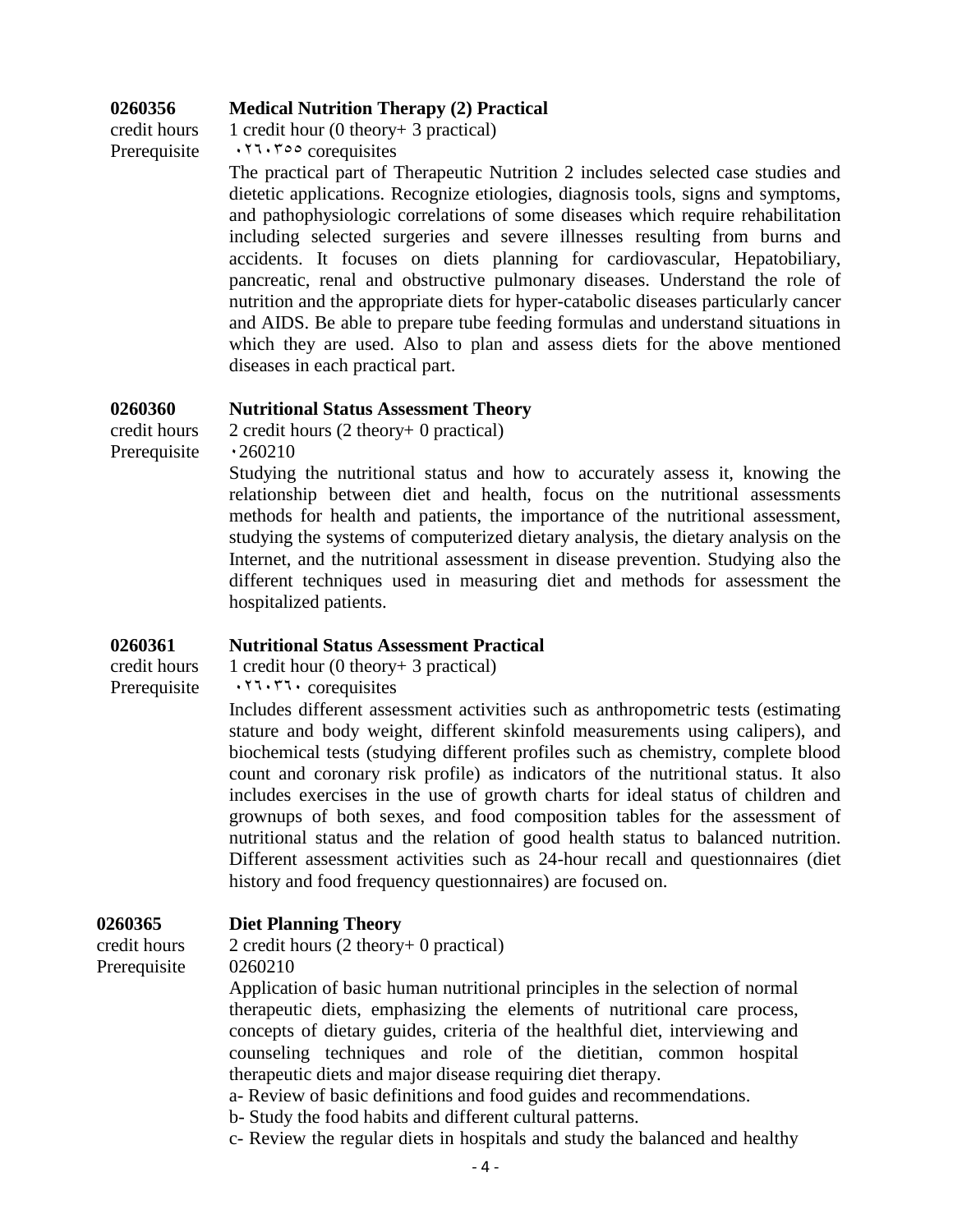nutrition during health and disease.

d- Study selected diseases and study the medical nutritional therapy for them.

| 1 credit hour $(0$ theory + 3 practical)<br>credit hours                                                                                                                                                                                                                                                                                                                                                            |  |
|---------------------------------------------------------------------------------------------------------------------------------------------------------------------------------------------------------------------------------------------------------------------------------------------------------------------------------------------------------------------------------------------------------------------|--|
|                                                                                                                                                                                                                                                                                                                                                                                                                     |  |
| .77.77° corequisites<br>Prerequisite                                                                                                                                                                                                                                                                                                                                                                                |  |
| This course includes steps to be taken in consideration for planning and<br>formulation of different diets for ordinary and with special dietary needs<br>subjects. It also includes training on using the nutrition software, exchange<br>list, food pyramid, and food composition tables. Concentration on<br>calculations of energy- producing nutrients in different food items using the<br>mentioned methods. |  |

### **0260367 Nutritional Education and Counseling**

credit hours 2 credit hours (2 theory+ 0 practical) Prerequisite  $\cdot 77.770$ 

This course provides the students with the scientific nutritional information and skills needed to make significant differences in the health of their communities and to stress the importance of proper nutrition in disease prevention.

Nutrition education is the combination of educational strategies, accompanied by environmental supports, designed to facilitate the voluntary adoption of food choices and other food- related behaviors conducive to health and well-being. It is delivered through multiple venues and involves activities at the individual, institutional, community, and policy levels.

### **0260420 Food Chemistry and Analysis Theory**

credit hours 2 credit hours (2 theory+ 0 practical) Prerequisite 0212241

> This course focuses on analysis of chemical components of foods and their effect on quality, types of deterioration in different food structures and methods used in detecting food deterioration.

> The chemical reactions that take place during processing, handling and storage are also covered. Food additives such as colorants, emulsifying agents,..etc, and their functional role are discussed. Lipid Oxidation and Food Antioxidants are also highlighted within framework of this course as well as functional foods and chemistry of lipids, vitamins and minerals.

### **0260421 Food Chemistry and Analysis Practical**

credit hours  $1$  credit hour (0 theory + 3 practical)

Prerequisite  $\cdot 77 \cdot 20$  corequisites

The lab part includes proximate analysis and different analytical methods and application of official standards to identity the selected food items by analytical and instrumental lab methods. Practical experiments are conducted so as to highlight methods of Food analysis, in order to evaluate its content and quality.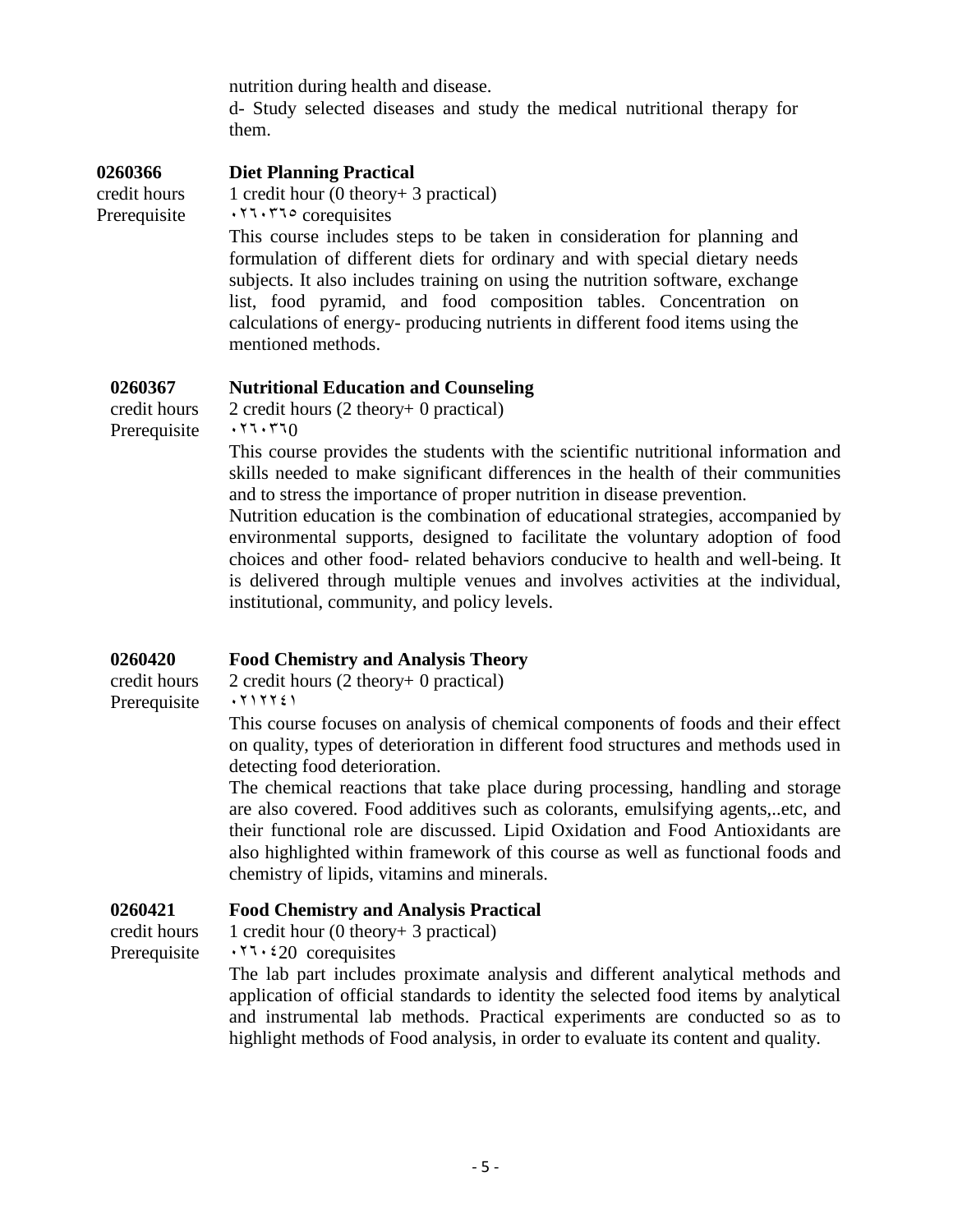#### **0260430 Functional Foods**

Credit hours Prerequisite 2 credit hours (2 theory+ 0 practical) 0260210

> This course deals with definition of functional foods; popularity and uses; chemistry and components which include prebiotics, probiotics, and phytochemicals, herbs, and some animal and plant products. Some active chemicals such as sterols, polyphenols, ergogenic aids and antioxidants. Brief description of their products. In addition to legislative aspects claims and health risks related to them.

#### **0260431 Food Processing**

Credit hours Prerequisite

2 credit hours (2 theory+ 0 practical)  $.77.736$ 

This course highlights principles of food processing such as ambient, thermal and non-thermal processing. It covers processing techniques of the major food groups; e.g. cereals, meats, fruits and vegetables as well as food preservation, meal preparation and packaging techniques at both homebased and industrial level.

#### **0260433 Food Quality Control**

credit hours 2 credit hours (2 theory+ 0 practical)

Prerequisite Pass 90 credit hours

The course highlights the importance of quality control as applied to food industry. Structure, management and functions of food quality control, systems on industrial and official scales food regulations, standardization, statistical quality control, and related organizations to insure quality and safety of food.

#### **0240436 Genetics and Food Immunity**

Credit hours Prerequisite

### 2 credit hours (2 theory+ 0 practical) 0260355

Study of the correlation between nutrigenomics and immunity. Furthermore, Genomics and their associations with nutrients and proteins metabolism, human health, biological homeostasis and tissue integrity; immune system: role and interaction of specific nutrients and consequence immunity responses.

### **0260427 Food Biotechnology**

Prerequisite  $\cdots$   $\cdots$   $\cdots$ 

# credit hours 3 credit hours (3 theory+ 0 practical)

Definition of biotechnology and developments in food biotechnology. Principles of fermentations, genetic engineering, cloning and other modern techniques of biotechnology. Introducing the use of biotechnology in the production of fermented foods, production of enzymes, vitamins and proteins, and treatment of food plants wastes.

### **0260460 Nutritional Epidemiology**

credit hours 2 credit hours (2 theory+ 0 practical) Prerequisite . TI. TI.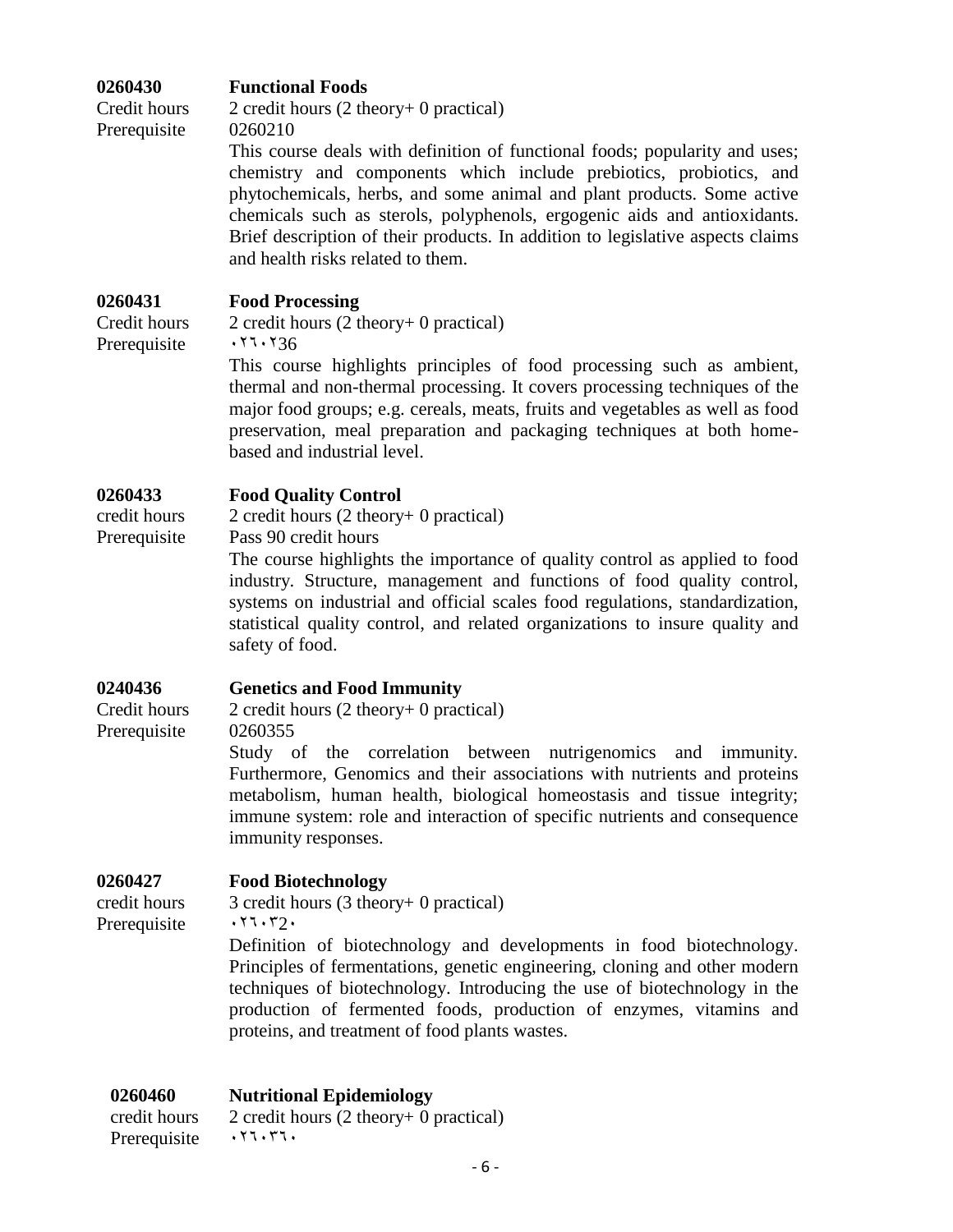Study of purposes, principles and methods of nutritional epidemiology, emphasizing advanced developments of nutritional epidemiological research designs, implementation, processing and interpretation.

#### **0260461 Research Methodology in Clinical Nutrition and Dietetics**

Credit hours 2 credit hours (2 theory+ 0 practical)

Prerequisite Pass 95 credit hours

This course focuses in the study of the basics of scientific research; identification of research problem; formulation of its hypothesis, data collection and statistical analysis; ethics in scientific research; training in writing a research proposal.

#### **0260462 Community Nutrition Theory**

| credit hours | 2 credit hours $(2 \text{ theory} + 0 \text{ practical})$                    |
|--------------|------------------------------------------------------------------------------|
| Prerequisite | .77.770                                                                      |
|              | This course describes the theoretical principles of the science of community |
|              | nutrition with particular emphasis on the local and national community       |
|              | nutrition policies, and intervention programs.                               |

#### **0260463 Community Nutrition Practical**

| credit hours | 1 credit hour $(0$ theory + 3 practical)                                     |
|--------------|------------------------------------------------------------------------------|
| Prerequisite | $\cdot$ 11.211 corequisites                                                  |
|              | This course describes the practical applications of the science of community |
|              | nutrition with particular emphasis on the local and national community       |

nutrition policies, and intervention programs.

#### **0260464 Sports Nutrition**

Credit hours Prerequisite

2 credit hours (2 theory+ 0 practical) 0260210

This course presents the scientific basis for sports nutrition emphasizing basic nutritional concepts, energy expenditure during resistance and endurance exercise, the diet during training, the timing and composition of the pre- and post-competition meals, the use of nutrients supplements and ergogenic/ergolytic, and the special needs of various athletic groups. The course provides practical information for the competitive athlete and people of all ages wishing to incorporate nutrition into an active, healthy, lifestyle.

#### **0260465 Seminar in Clinical Nutrition and Dietetics**

credit hours 1 credit hour  $(1$  theory + 0 practical)

Prerequisite Pass 95 credit hours+ Department agreement

The student chooses a current topic in nutrition and dietetics and discusses it in an article using recent references and presents it for an hour using audiovisual aids. Emphasis is placed on new developments in the field and evidence-based approach. Students are trained in the proper use of library references.